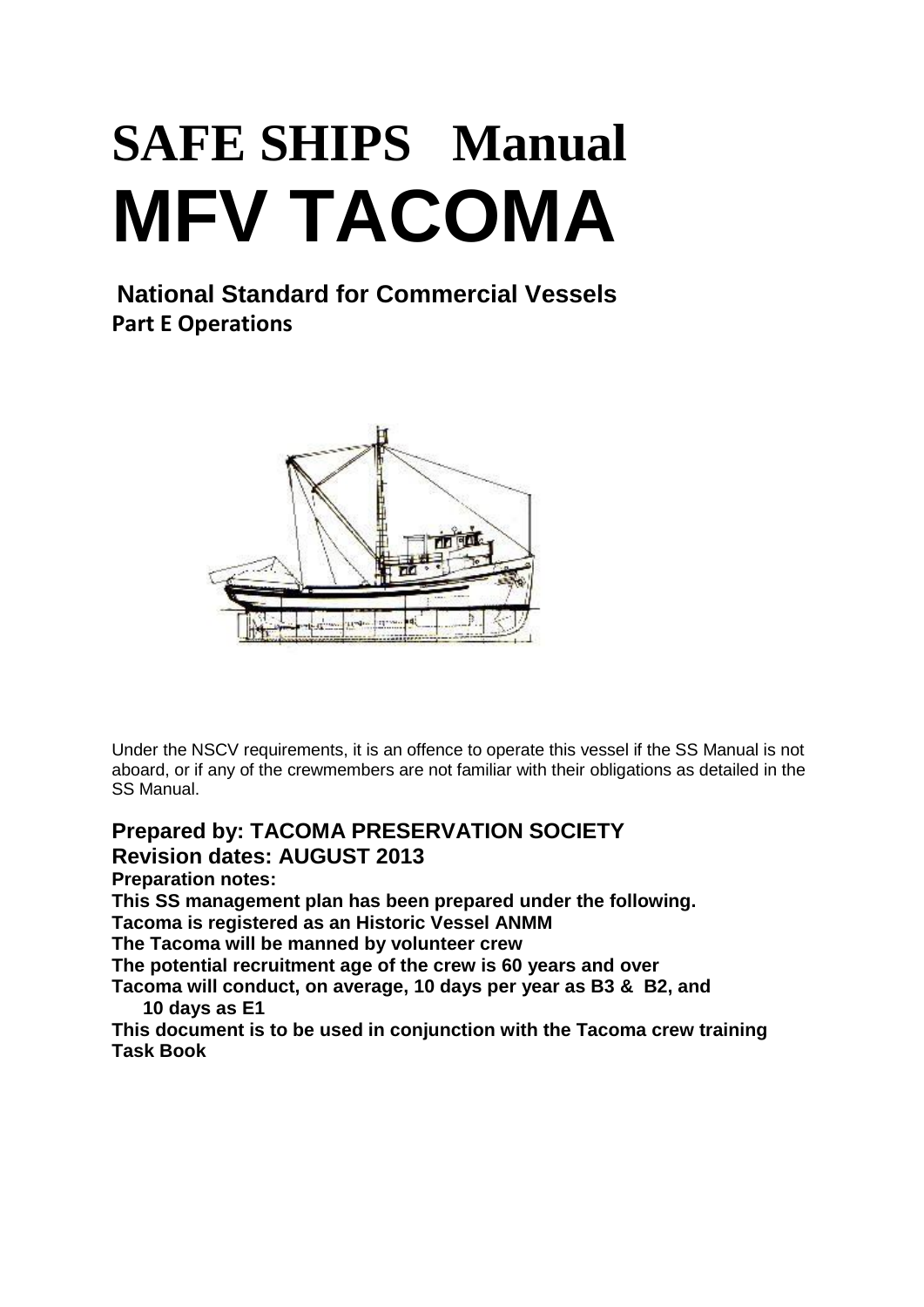#### **Introduction**

This manual outlines the safety obligations of the crew, and the procedures for operating the MFV TACOMA and its associated craft.

#### **Owner details**

Name: TACOMA PRESERVATION SOCIETY Address: PO Box 342 City/Town COFFIN BAY State/Postcode 5606 Phone/Fax: 0428821125 **Emergency contact number:** 0886821124 Email: [ross.haldane@bigpond.com](mailto:ross.haldane@bigpond.com)

#### **Vessel details: TACOMA**

Make HALDANE BROTHERS Measured Length 25.6 m Beam 6.58 m Draft 3.m Propulsion machinery Number: kw 366 Type: Grenna Hull Material timber Superstructure timber

#### **Vessel operations**

#### **Survey Class & Operational Limits**

Class: EI B2 B3 Limits: Operational limits are Smooth Waters E1 B2 B3 200 Miles

#### **Vessel Use & Functions**

TUNA FISHING Passenger carrying, Boston Bay

#### **Crew Qualifications**

Minimum Crew: 4 Adequate Crew: 4 Note: GPs are to hold Elements of shipboard Safety and Workplace Level II First Aid certificates

#### **Crew & Passenger Numbers**

| Crew:       |       |  |                 |
|-------------|-------|--|-----------------|
| Passengers: | 49 E1 |  |                 |
| Passangers: |       |  | 12 B2 B3 200 nm |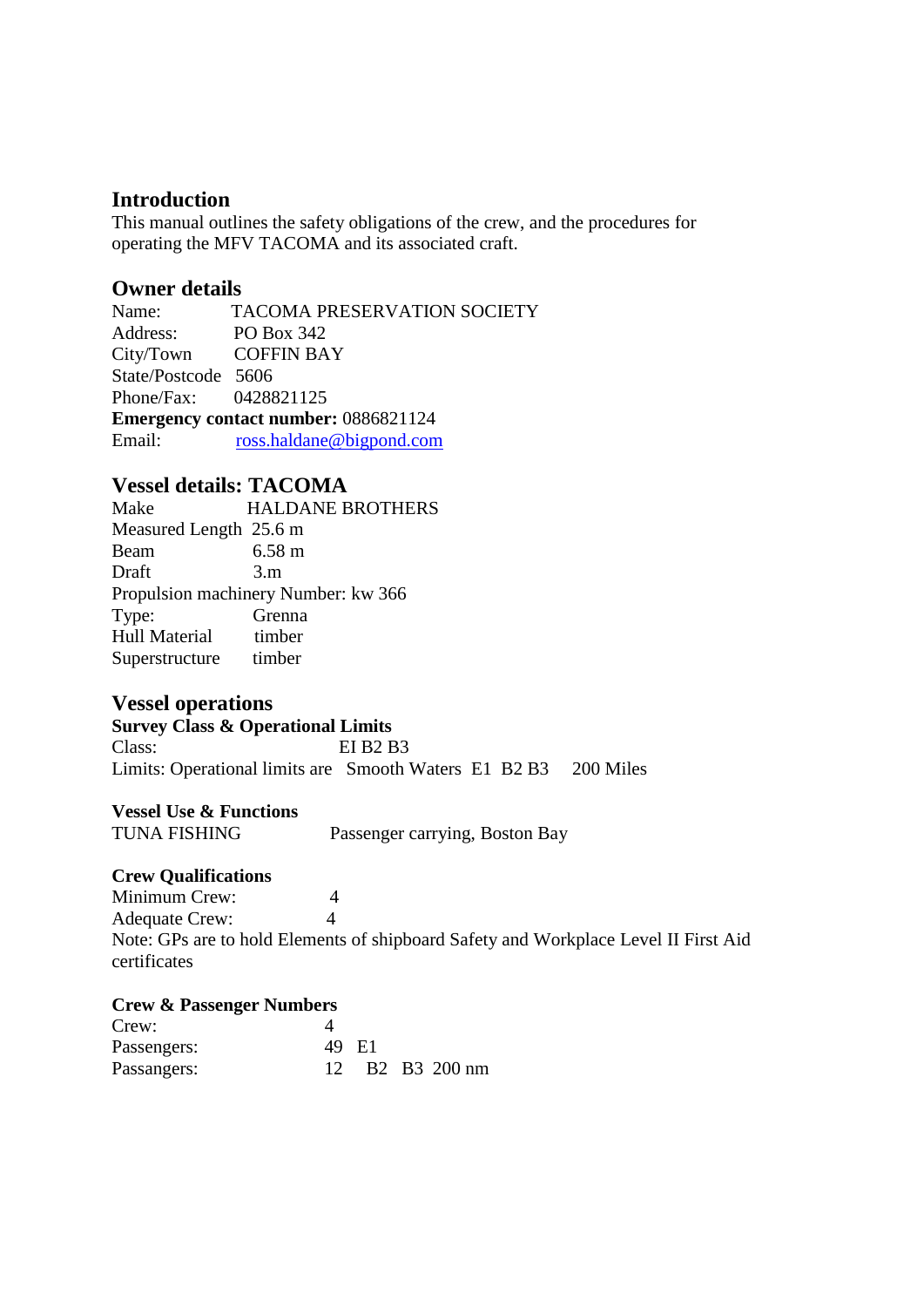# **Organisational chart**

The master has the overriding authority whilst the vessel is at sea. He / she has the responsibility to make decisions with respect to safety and pollution prevention and to request the designated person's assistance as may be necessary.

The overriding authority of the master does not negate the right or responsibility of other crew members to query an action or decision made by the master if in their opinion the safety of the vessel, passengers or the environment is at risk.

### **Job descriptions and crew records**

The master will explain the responsibilities to crew and ensure that each crew member has undergone an initial safety induction. Each crew member will read their job description, fill-in the information requested and declare that they accept the responsibilities of the position by signing the job description.

The master maintains details for contacting the next of kin for all crew members.

Details of the capacity in which each crew member has been, and copies of relevant certificates and qualifications are maintained in this SS Manual.

Dates and service for each crew member are detailed in the vessels records.

Organising maintenance to hull and equipment

Planning practice emergency drills and making sure that crew members have taken part in practice emergency drills (see task book)

**If acting as the master for the vessel,** ensure that the duties described in the master's job description are additionally performed.

# **Master – Job description**

# **Master's name:**

#### **Responsibilities**

The master is responsible for:

- Overall management of the vessel
- Advising the crew of any medical condition that might affect his/her ability to perform duties,
- Making sure that all risks to people and the environment on the vessel are being managed,
- Making sure that all crew members are aware of their safety responsibilities,
- Coordinating practice emergency drills and safety training with duty crew members,
- Leading crew members in observing the Societys policies and procedures,
- Keeping all relevant qualifications up-to-date,

• Maintaining records as required, Making sure that the master and crew have knowledge of fishing grounds and safe anchorages

**If acting as the engineer for the vessel,** ensure that the duties described in the engineers job description are additionally performed.

I accept these responsibilities: Signature: Date:

# **Minimum qualifications**<br>MASTER 5 FISHING/TRADE

Elements of Shipboard Safety Senior First Aid Marine Radio Operators Certificate Certificate of Competancy, SKIPPER GRADE 2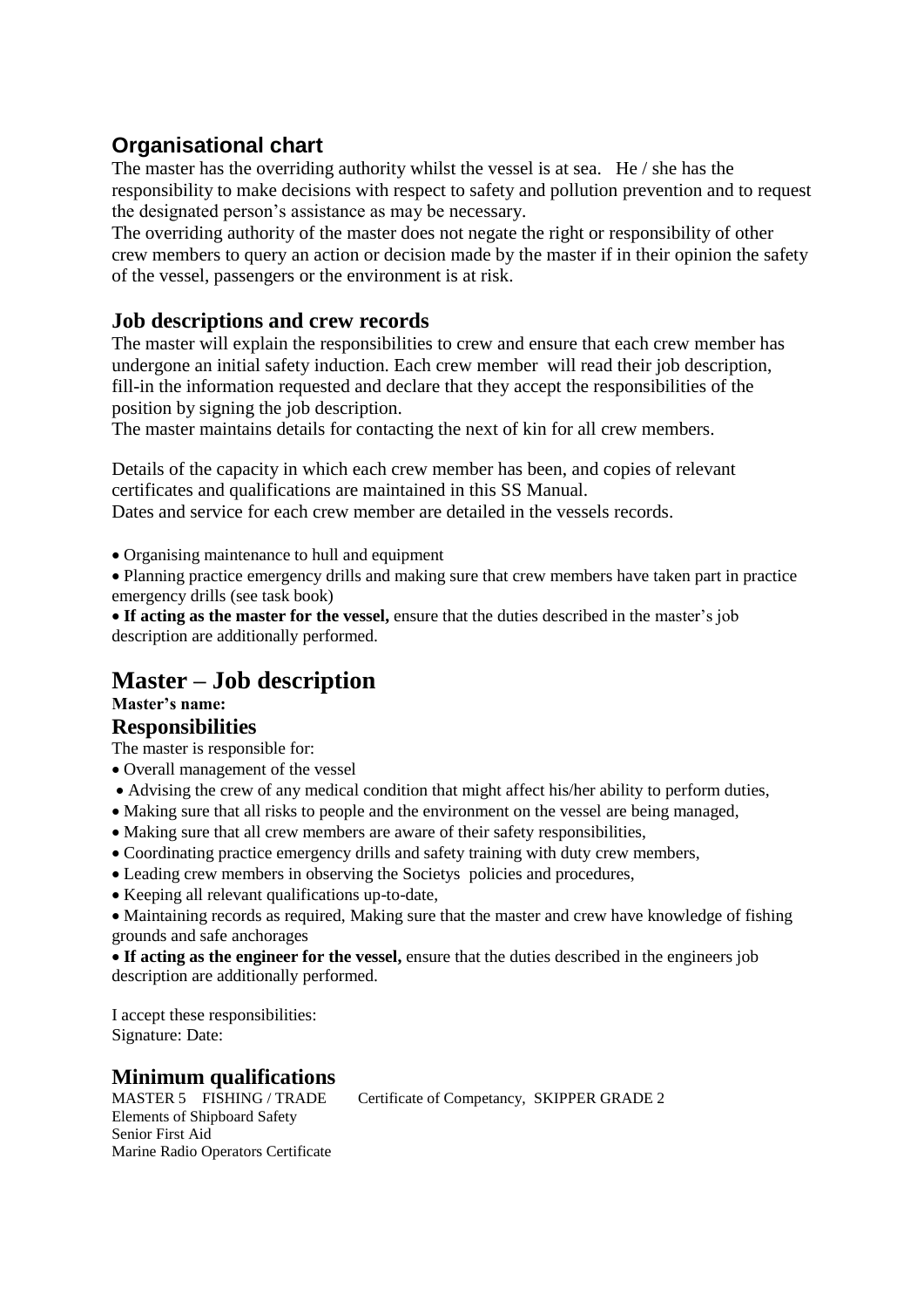#### **Induction practical**

Before the Society endorses a master, the society requires the master to have at least three days berthing and departures procedures from the Lincoln Cove Marina and to demonstrate knowledge of local conditions, including knowledge of tuna, mussel and King fish farms locations and associated hazards.

On tuna trips the master must have knowledge of the appropriate anchorages for safe overnight shelter and of potential shallow breaking reefs.

# **Engineer – Job description**

#### **Engineer's name: Responsibilities**

The engineer reports to the master and is responsible for:

The safe operation of the vessel's propulsion and auxiliary machinery, deck machinery, vents, valves and opening appliances, and fire fighting appliances,

Ensuring that all risks to human and environmental health as a consequence of the vessel's machinery operations are appropriately managed, including managing refuelling operations according to the requirements of this SS Manual,

Advising the master and crew of any medical condition that might affect his/her ability to perform duties,

- Complying with the SS Manual, and being aware of relevant safety responsibilities,
- Advising the master on required changes to the SS Manual,
- Assisting the master to ensure that all survey requirements are satisfied,
- Assisting the master in reporting incidents (collision, groundings, fuel spills etc) to authorities,
- Participating in maintenance to hull and equipment as required,
- Participating in practice emergency drills and safety training as required,
- Keeping all relevant qualifications up-to-date,
- Maintaining records as required.
- Supplying the manager with copies of qualifications.

I accept these responsibilities: Signature: Date:

#### **Minimum qualifications**

ENGINE DRIVER GRADE 3 Elements of Shipboard Safety Workplace Level 2 First Aid

# **Deckhand – Job description**

### **Deckhand's name:**

#### **Responsibilities**

The deckhand reports to the master and is responsible for:

Assisting the master in the management of the vessel,

Assisting the master in ensuring that all risks to people and the environment on the vessel are being managed,

- Advising the master of any medical condition that might affect his/her ability to perform duties,
- Being familiar with the SS Manual and with relevant safety responsibilities eg. briefing passengers on safety hazards associated with the use of fishing equipment,
- Undertaking passenger safety induction as required,
- Advising the master on required changes to the SS Manual,
- Assisting the master in reporting incidents (collision, groundings, fuel spills etc) to authorities,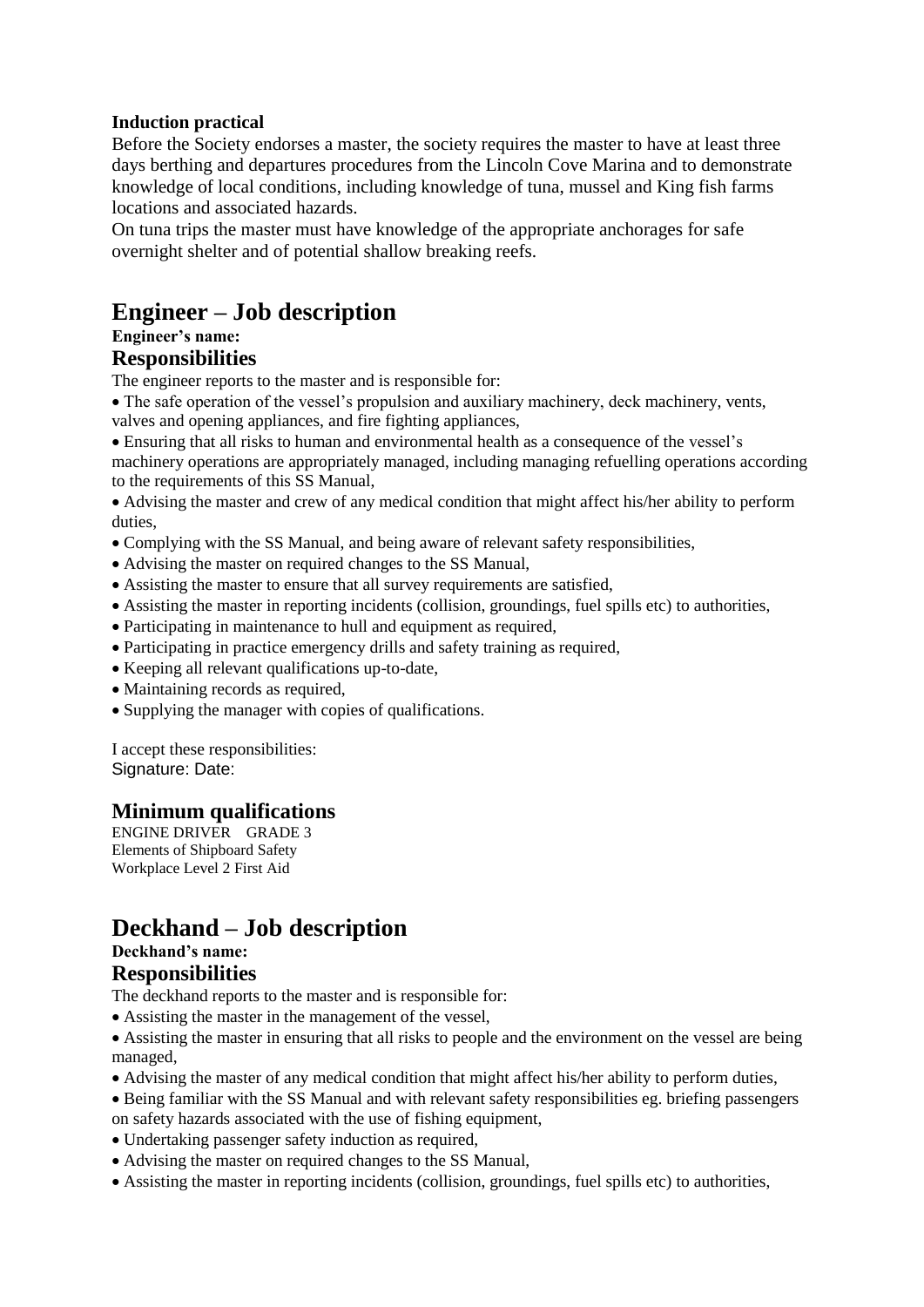- Participating in maintenance to hull and equipment as required,
- Participating in safety training and practice emergency drills,
- Observing the company's policies and procedures,
- Keeping all relevant qualifications up-to-date, and
- Supplying the manager with copies of qualifications.

I accept these responsibilities: Signature: Date:

#### **Minimum qualifications**

Elements of Shipboard Safety

#### **General policy and procedures**

The Master will make sure that all and other Acts and Regulations are complied with, that there are clear procedures for everyone to follow, and that everyone understands their safety obligations. (see task book)

#### **Safety induction**

The master and crew will be instructed on the location and use of the vessel's safety gear, and on their safety obligations in the SS Manual before sailing on the vessel (see Safety Induction Checklist in the Safety Induction section).

#### **Reporting and fixing hazards**

The master will encourage the crewmember and passengers to spot and report hazards to be fixed, and the manager will make sure that any problems are followed-up and fixed. Upon becoming aware of a hazard, warn passengers and the crew. If the hazard is easily fixed do so immediately. If the hazard is more complex repair it as soon as possible.

The master shall record hazards in the logbook.

If not immediately repairable and of an urgent nature this information details of such should be provided at handover at the end of the voyage. The master shall make sure that the problem is fixed promptly.

#### **Alcohol and drugs**

Master and crew shall not be under the influence of alcohol or elicit drugs at any time. If a crew member requires medication the master must be notified. If the medication makes the crew member unfit to perform the job safely then a replacement must be found.

#### **Smoking**

.

No smoking where it discomforts passengers or crew, during refuelling or around fuel. In any case smoking is only permitted outside of cabin and accommodation spaces

#### **Operational procedures**

#### **Passenger safety briefing**

Passengers will be briefed prior to departure or at the commencement of the voyage. The brief will include:

- an introduction of the crew,
- voyage plan and estimated time of return,
- demonstration of the location and use of lifejackets,
- point out safety features of the vessel,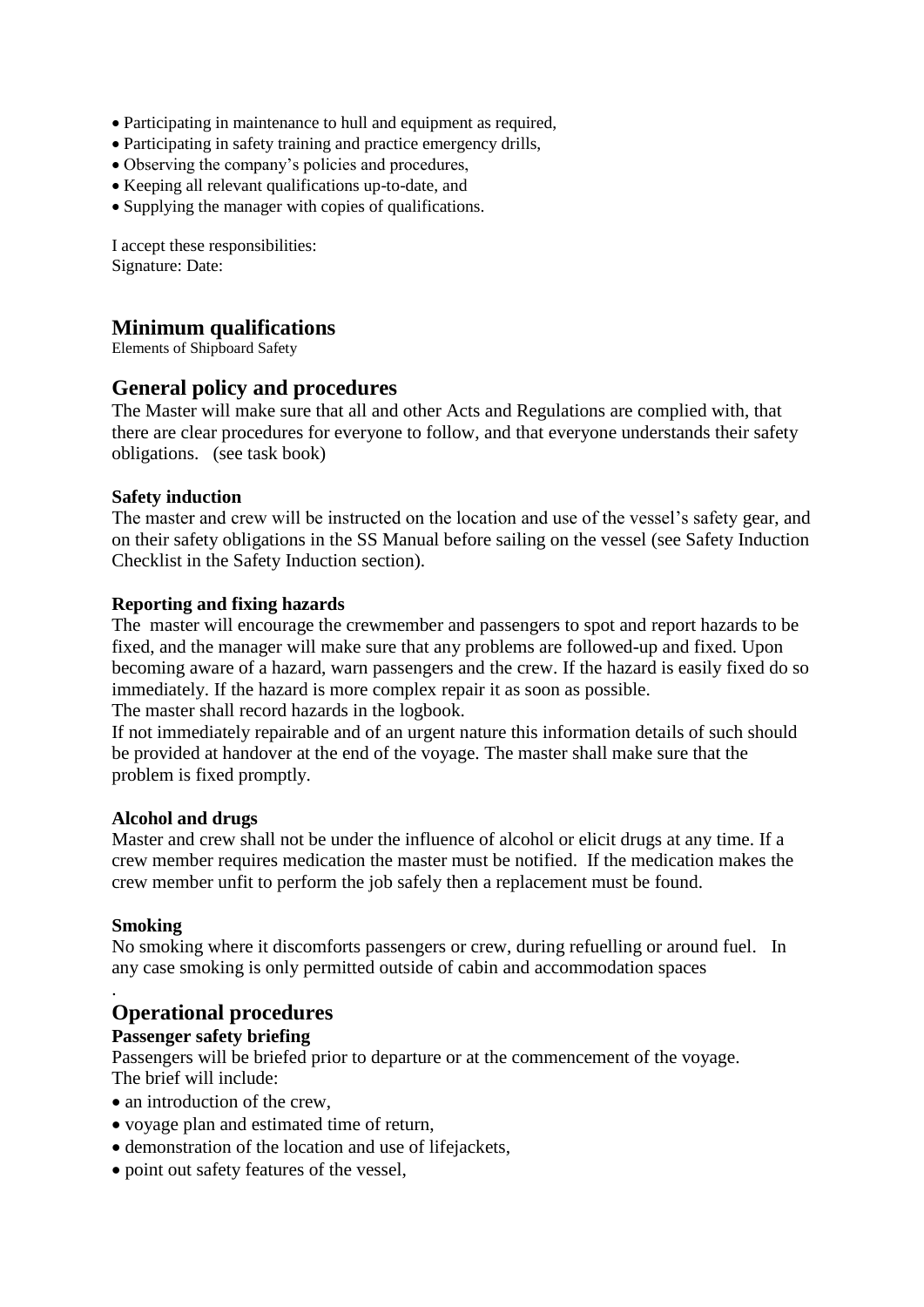- what to do in an emergency
- slip and trip hazards on the vessel,
- hook and knife hazards associated with fishing,
- $\bullet$  location of rubbish bin no rubbish to be thrown overboard,
- control of children (if onboard),
- toilet location and operation,
- exposure warning (sun, cold, heat and fluid replenishment)

• and any other safety warnings (eg. weather conditions, etc), including HISTORIC VESSEL HEIGHT OF BULWALKS AND SAFTEY LINES

• thanking every one for coming and wishing them an enjoyable trip.

#### **Berthing & mooring, working with lines**

Addressed in crew training see task book

#### **Boarding and disembarking passengers**

Addressed in crew training days

#### **Radio & Listening Watch Procedure**

Addressed in crew training see task book

#### **Record keeping – log book entries**

Logbook entries should be in ink, dated, accurate, legible and made as soon after the occurrence as possible. Entries should be signed by the person making the entry. The following information should be entered:

- Names and position of crew
- Number of passengers onboard
- Activities of the vessel
- Position of the vessel
- Navigational track
- Illness or injury to persons onboard
- Initial safety brief
- Emergency preparedness training and any other safety training
- Any incident or accident involving the vessel or its equipment
- Any assistance rendered to another vessel
- Details of any unusual occurrence or incident
- Details of any emergency communications
- Fuel and liquid levels in tanks
- Operating hours of machinery
- Maintenance and services carried out and usage of replacement parts

#### **Voyage report**

The voyage report

- Names and positions of crew
- Number of passengers
- Time of departure
- Voyage plan
- Destination and expected time of arrival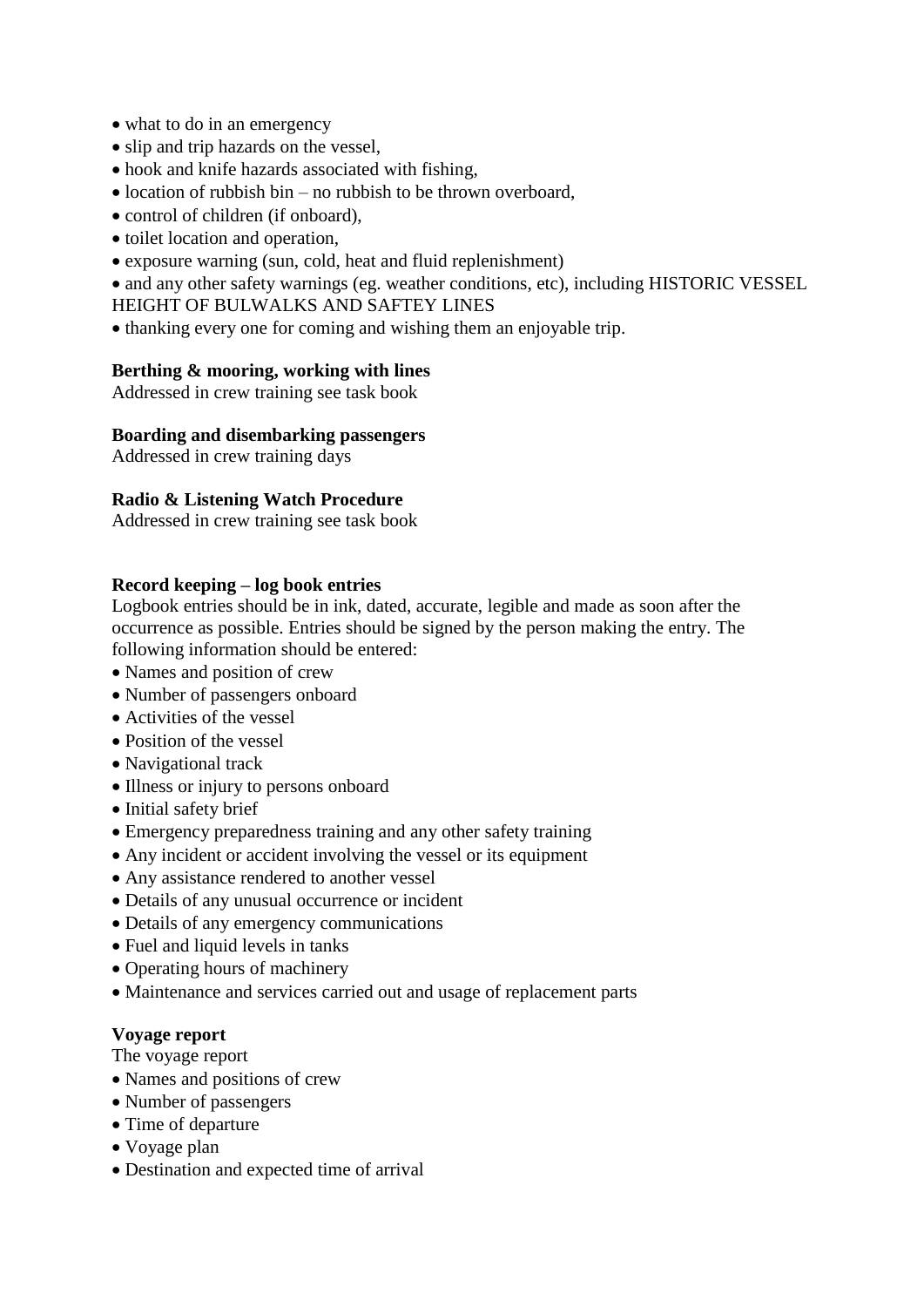• For an overnight voyage, details of reporting arrangements

#### **Incident reporting**

Any incident or accident shall be recorded in the logbook and an incident report form completed. If necessary the incident shall also be reported to Marine and Safety

#### **Start-up checks**

- Review weather forecast
- Review specific sea or tidal conditions
- Vessel secured and passenger access clear
- Decks clean and clear
- Safety gear in place and operable
- Switchboard live
- Navigation lights, deck lights, cabin lights operable
- M/E cooling and fuel online
- Fire pump online
	- Check fuel and oil levels
- Check cooling water levels
- Check bilge and sullage levels
- Start engine and allow to warm-up
- Navigational gear, steering equipment and engine controls checked and operable
- VHF call to Radio station/shore contact with sailing plan and passenger numbers
- Hatch secured in closed position
	- Stability and trim check

#### **Shut-down checks**

- Logbook filled-in
- Isolate switchboard
- Isolate cooling system and fuel valves
- Check bilges
- Stow deck gear / remove gear for cleaning
- Ensure vessel securely moored
- VHF call to Coastal Patrol/shore contact on completion
- Secure and lock hatches

#### **Refuelling**

- Vessel moored securely
- Isolate electrical systems
- No smoking during refuelling
- Regular readings of fuel level taken
- Fill to 95% only

#### **Vessel Handling and Operating Parameters**

The safety and comfort of passengers must always be foremost in the Master's mind and the vessel must be operated accordingly.

#### **Operating in restricted visibility**

• Reduce speed and navigate with extreme caution, if necessary stop vessel or anchor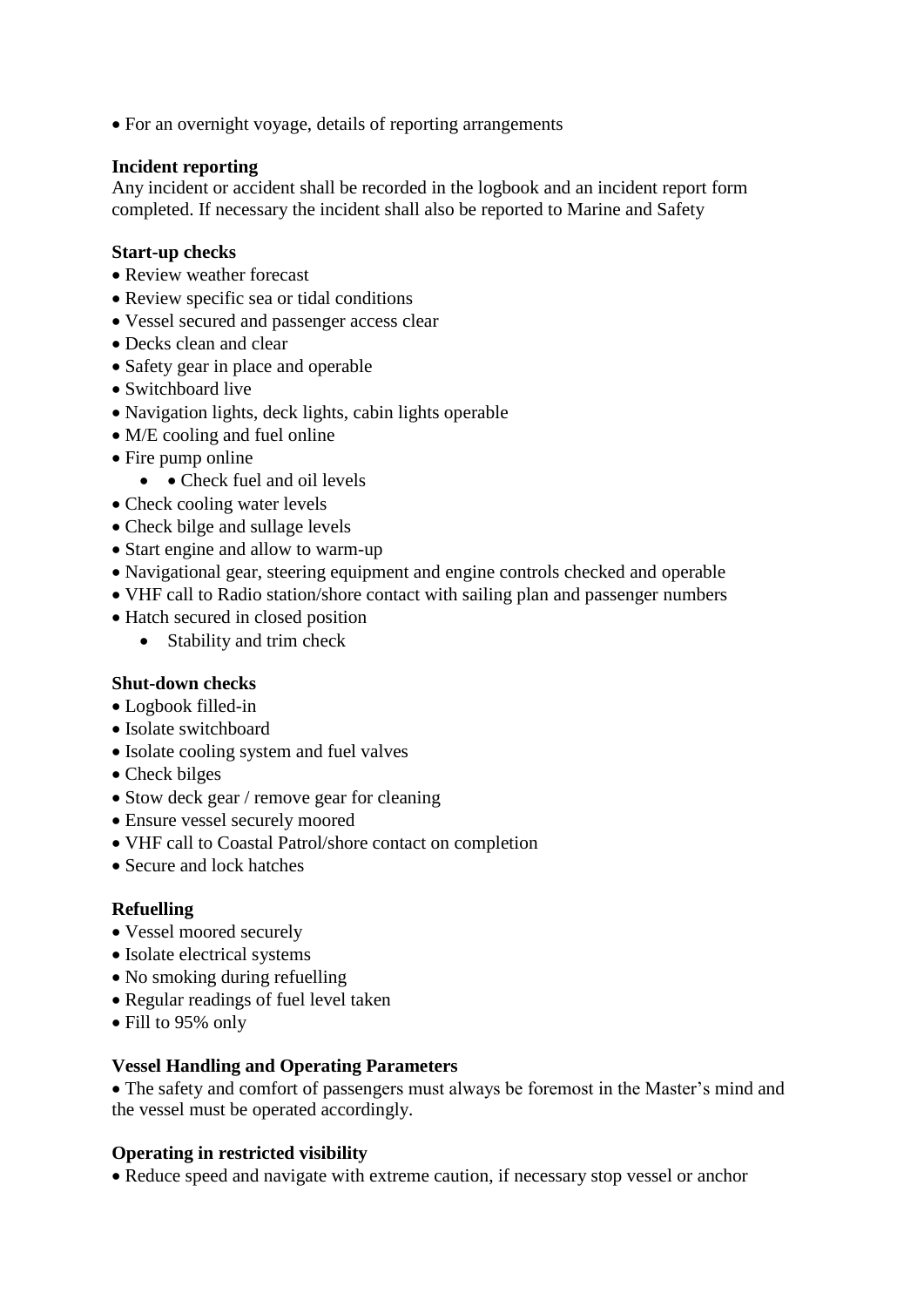#### **Operating in deteriorating weather conditions**

- Secure the vessel to prevent water ingress and the movement of articles
- Warn passengers of deteriorating weather conditions
- If the voyage plan is modified advise Coastal Patrol and the shore contact.

#### **Management of children**

Ensure sufficient life jackets of correct size are aboard

#### **Management of sea sickness**

- Reassure passenger
- Organise assistance for passenger as necessary

#### **Exposure to sun and cold**

- . Crew should monitor passenger conditions for exposure.
- Passengers will be advised prior to the trip to bring sun glasses, hat, sunburn cream and warm clothing.
- Additional protective items and sun burn cream is available aboard.

#### **Passenger alcohol or drug consumption**

The Master can refuse entry to anyone suspected of being under the influence of alcohol or drugs. Alcohol consumption on board is at the discretion of the master. If a passenger appears to be under the influence of alcohol and is not fit to take responsibility for their own safety the master take appropriate action.

#### **Passenger fishing safety**

Passengers will have variable levels of fishing experience. All passengers participating in fishing activities need to be briefed on vessel procedures for fishing. The briefing should include:

- Rod and reel instructions for use
- Hazards associated with hooks, knives and gaffs
- Hazards associated with bites, spikes and thrashing fish
- Procedures for lifting of large fish
- Procedures for despatching sharks on the marlin board

#### **Automatic pilot**

The use of the auto pilot does not diminish the need to maintain an effective look out at all times.

#### **Shore trips**

- Shore first aid kit
- Means of communication
- Safety equipment kit for tender

#### **Emergency procedures**

An emergency plan must include procedures for responding to each of the following situations:

- (a) fire;
- (b) a person overboard;
- (c) a personal injury or other medical emergency;
-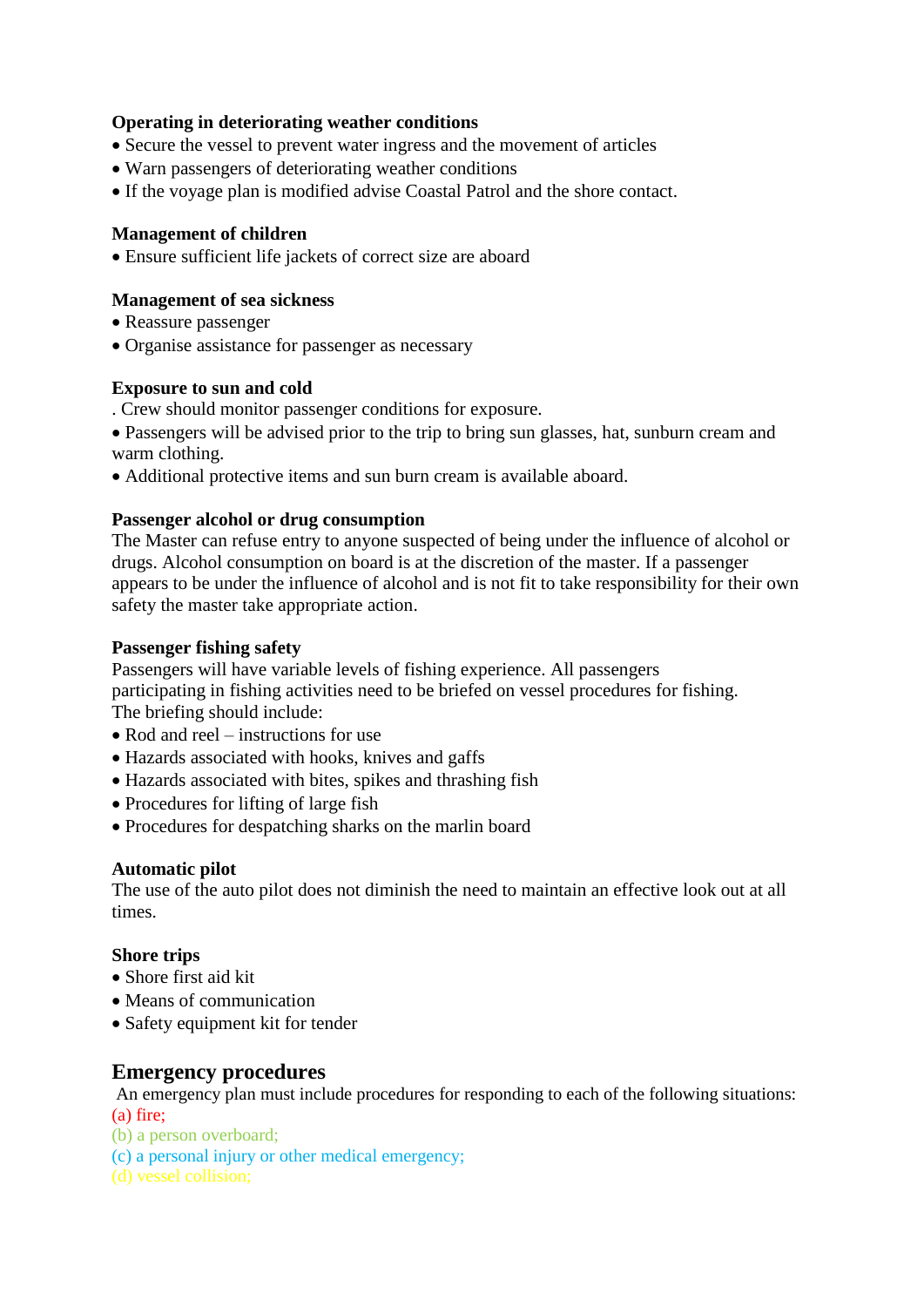- (e) vessel grounding;
- (f) vessel flooding;

.

(g) adverse weather or water conditions;

(h) any other circumstance identified by the risk assessment that may require an emergency response.

#### **Medical emergency/injury**

- Monitor health and safety of persons onboard
- Administer first aid
- Urgency call to Coast Radio for medical advice by HF or VHF radio or telephone 000.
- Arrange evacuation by best appropriate means
- Notify next of kin
- Log incident and follow procedures for incident reporting
- Replenish first aid kit as necessary.

#### **Person overboard**

- Raise alarm & appoint lookout
- Launch lifebuoy
- Mark position with GPS.
- Recover person by the most efficient manoeuvre
	- send out relevant message VHF

channel 16

- Crewmember standby to execute recovery
- Recover equipment
- Note incident in logbook and follow procedures for incident reporting

#### **Fire**

- Identify existence and location
- Raise the alarm
- Stop ventilation to fire if below decks
- Muster passengers away from fire and smoke and account for all persons
- Deploy fire extinguisher and or fire hose to extinguish fire if possible
- Isolate fuel, electrical
- Manoeuvre vessel to minimise spread of fire and smoke inhalation
- Assess further action abandon vessel or evacuate passengers to nearby vessel
- Advise Coast Radio to warn other vessels in the area of potential hazard to navigation
- Note incident in logbook and follow procedures for incident reporting.

#### **Collision/Flooding/Damage control**

- Raise the alarm
- Muster passengers and crew and account for all persons
- Assess damage thoroughly
- Minimise flooding with pumps, cushions, stops etc.
- Removal of water
- Assess further action proximity of suitable location (beach, shoal etc) for running the vessel ashore, disembarking passengers, abandoning vessel, alert Coast Radio etc.
- If possible render assistance to other vessel in the event of a collision
- Note incident in logbook and forward incident report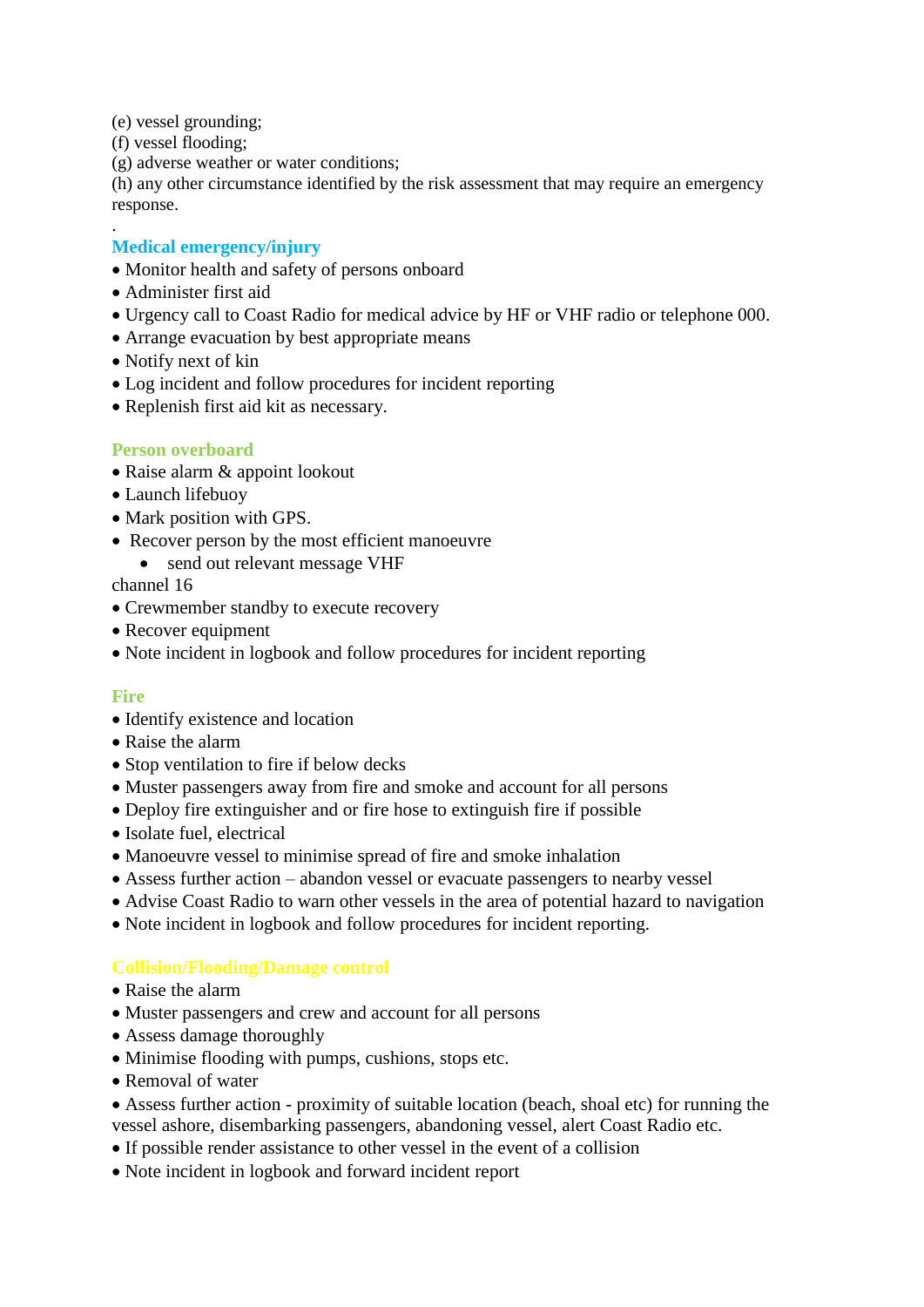#### **Abandon ship**

- The master is responsible for the order to abandon ship
- Raise the alarm
- Muster passengers account for all persons
- MAYDAY' to alert search and rescue authorities via HF or VHF radio or telephone 000
- All persons in life jackets
- Propeller stopped
- Launch liferaft and board passengers
- Collect flares, EPIRB and mobile phone from cabin
- Take measures to counter the effects of exposure and shock and manage survival
- Facilitate rescue by all means available

#### **Loss of Steering**

As per task book

#### **Slipping**

The master must demonstrate knowledge of the slipping of the vessel and brief all crew regarding the safety issues related to the vessel while being slipped and during time on the slipway. (see task book)

#### **Crew training Vessel Name**: TACOMA

*It is important that crew are familiar with each of the following items that are specific to the operation of this vessel. Please initial alongside applicable items to indicate you have been instructed and understand its use or procedure*. Task book training

#### **1. The location and use of safety equipment and fire equipment:**

Life raft or internal buoyancy Portable fire equipment Life jackets & lights & whistles Fixed fire equipment & detection Lifebuoy and light Deck / fire pump & hose/s Pyrotechnics Metal buckets with lanyards EPIRB Vent closures / fuel shut offs First aid equipment

#### **2. The routine operation, procedure or general knowledge of:**

Windlass / anchoring Watch keeping responsibilities Deck grear main winch pullies ropes dingy retrival Berthing / mooring lines Fishing equipment & safety Helm / engine controls & pilot Communication equipment Electrical & emergency electrical Refuelling Bilge & tank pumping Garbage / oil / sewage disposal Hatches and closures Record keeping Navigational equipment

#### **3. The response in the event of an emergency:**

General alarm signal Medical / injury Fire on board / E/R alarms Escape routes Person overboard Abandon vessel / remain with vessel Flooding / grounding / bilge alarm Steering failure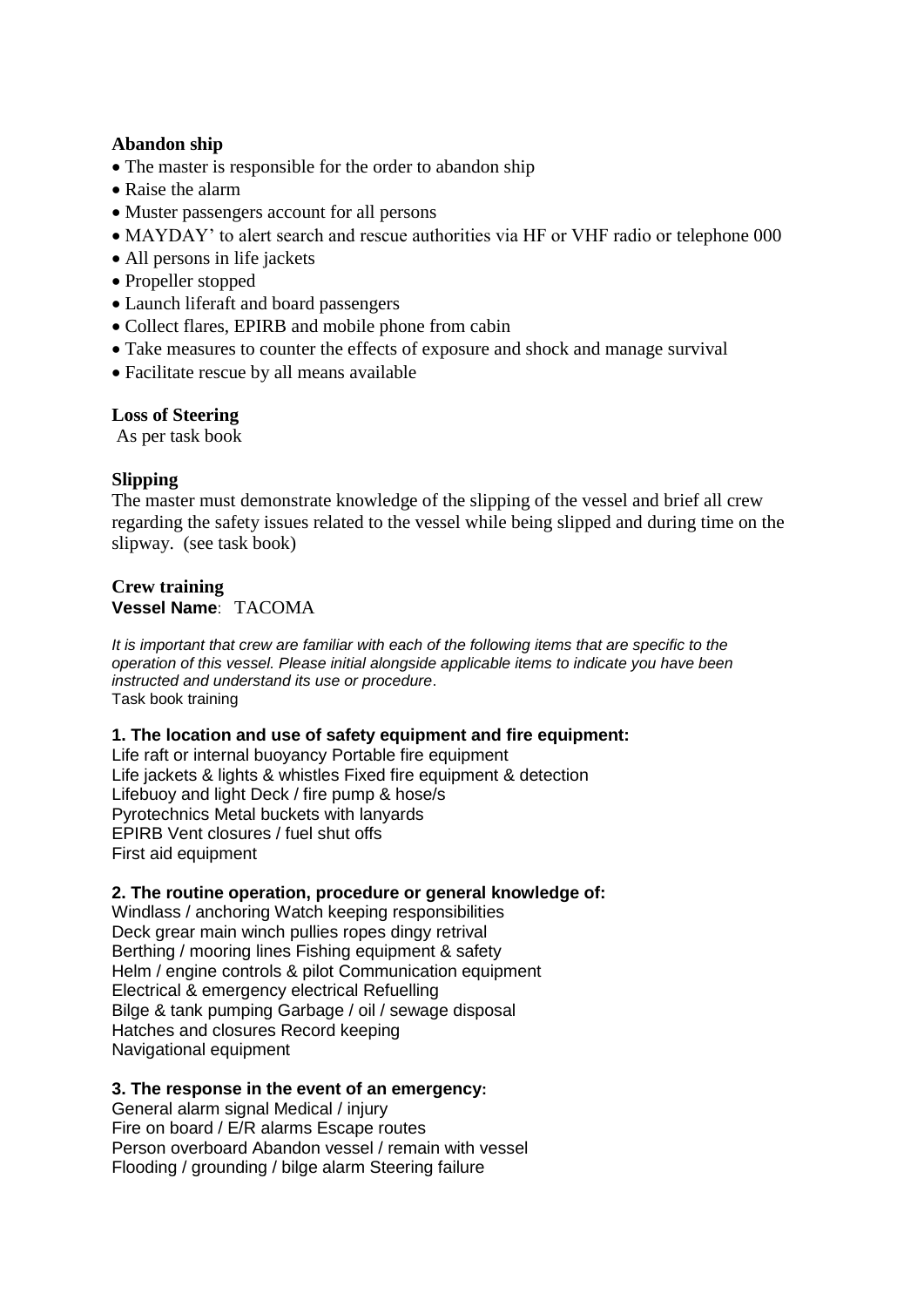*Acknowledgement of instruction provided by the master and received by the crew for those items initialled above*

**Name of Crew Signature & Date**

**Name of Owner/Master Signature & Date**

**Name of Emergency Contact for crew Phone**

# *CREW INDUCTION RECORD* **CERTIFICATES AND OTHER DOCUMENTS**

Place copies of certificates and other documents here

# **RECORD OF EMERGENCY PREPAREDNESS TRAINING**

**Date Participant Type of training Signature**

# **Incident reporting**

The master is responsible for completing incident reports and notifying the appropriate authority/s.

# **When and what do I report? – notes for the master**

The following notes are included as guidelines for the master in deciding when reports should be made, and the authority to which reports should be forwarded:

# **Incident reporting –**

The Marine report an incident as an event that has

resulted in any of the following:

(i) the death of, or injury to, any person on board a vessel, or caused by a vessel;

(ii) the loss of a person from a vessel;

(iii) the loss or presumed loss of a vessel;

(iv) the collision of a vessel with another vessel or with any object;

(v) the grounding, sinking, flooding or capsizing of a vessel;

(vi) a vessel being disabled requiring assistance;

(vii) a vessel where a fire occurs onboard;

(viii) damage caused to a vessel or by a vessel;

(ix) loss of stability affecting the safety of a vessel; or

(x) structural failure of a vessel;

as a result of which

(i) serious damage to a vessel or structure might reasonably have occurred; or

(ii) serious damage to the environment might reasonably have occurred; or

(iii) it is reasonably suspected that the safety of a person was imperilled by the operations of a vessel. if an owner or master fails to notify the authority in the event of an incident to a vessel or persons on the vessel, or in the event of a vessel being lost.

#### **accident notification – Standards**

THE Society is responsible for reporting incidents in the event of an accident, illness or injury, or in the event of an incident that may have resulted in a death, serious bodily injury or illness.

In the event of an accident occurring must be provided with details including the name of the person injured, nature of the injuries, location of the accident scene, time of the accident, and whether the patient has been conveyed to hospital and is likely to be admitted.